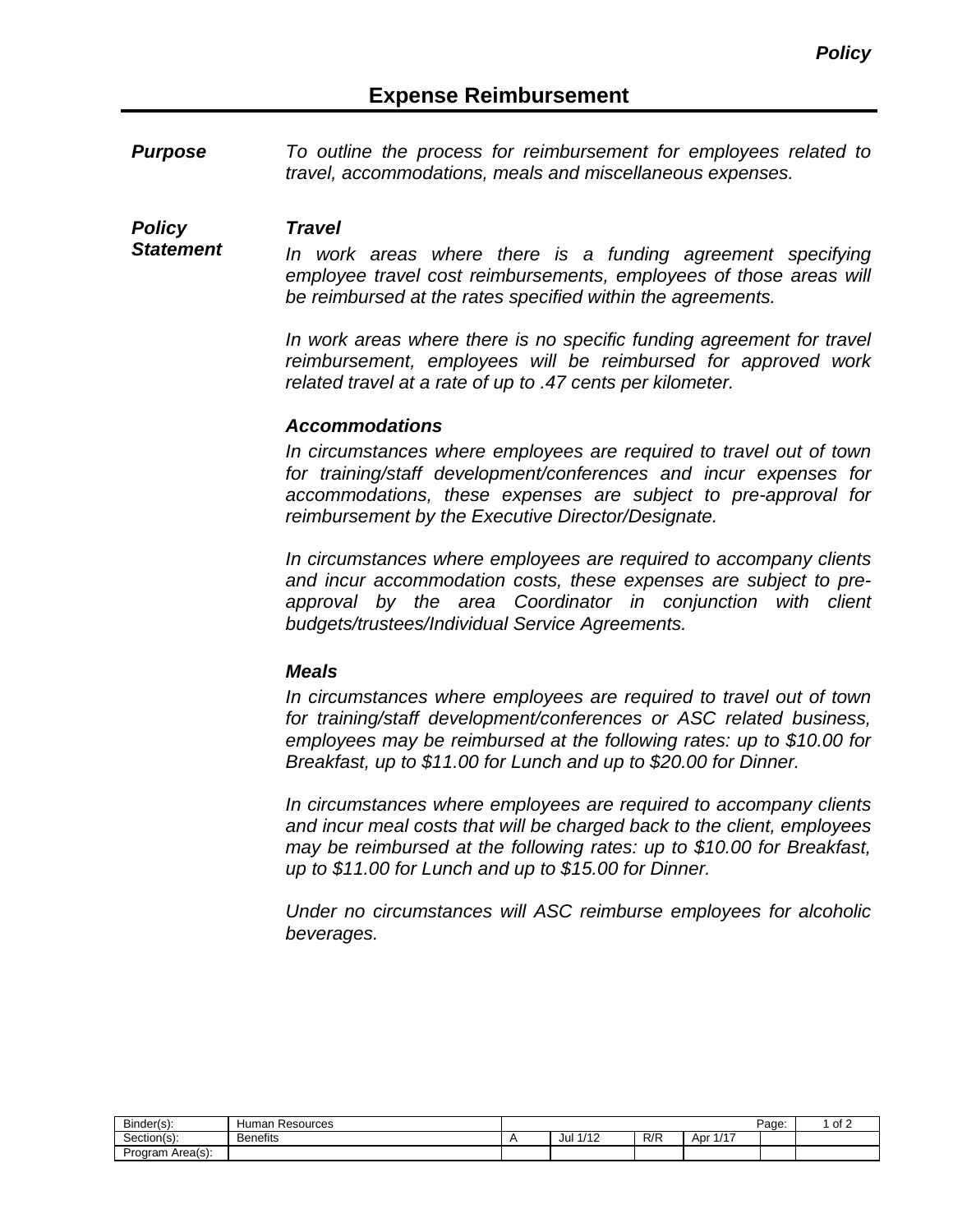# *Miscellaneous Expenses*

*In circumstances where employees are required to purchase work related materials, supplies or incur costs, these expenses are subject to* pre-approval for reimbursement by the *Director/Designate.* 

*Receipts for any claimed expense must be provided.*

| Binder(s):          | Human<br>Resources |                       |     |                            | Page: | ∠ of ^ |
|---------------------|--------------------|-----------------------|-----|----------------------------|-------|--------|
| Section(s):         | <b>Benefits</b>    | 4140<br>Jul<br>17 I 4 | R/R | $\sqrt{4}$<br>Apr<br>,,,,, |       |        |
| Area(s):<br>Program |                    |                       |     |                            |       |        |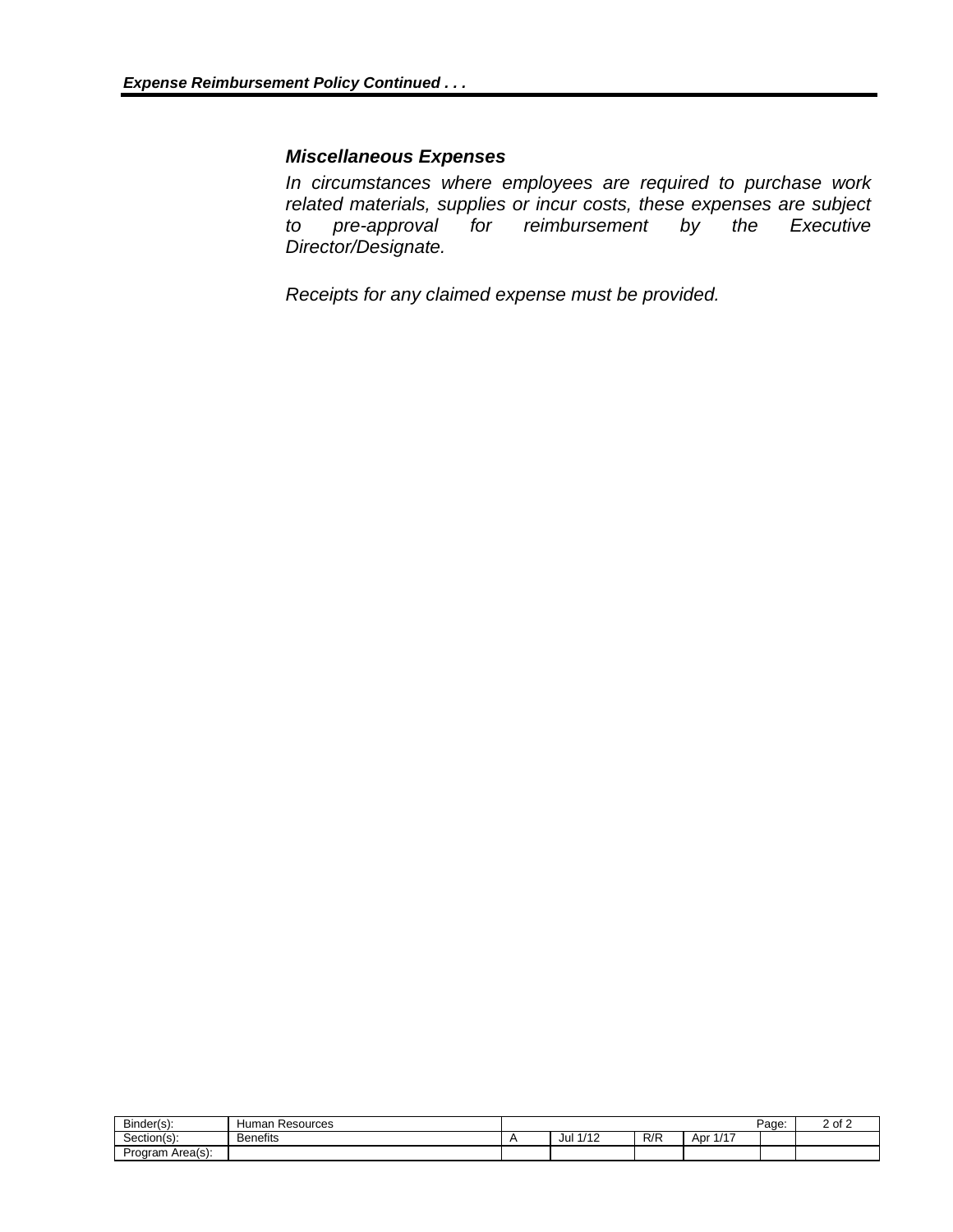## **Travel**

Work related travel for reimbursement is determined within the work/contract area and will be subject to approval by the Area Supervisor. Where fees are charged back to client's this must be in accordance with established budgets/applicable Individual Service Agreements.

- 1. All travel must be recorded on the Expense Reimbursement Travel and Related Expenses form, with each trip being recorded separately.
- 2. Employees record the date, the destination, the client transported (if applicable), the total kilometers traveled in the trip and the total kilometers being claimed for expense reimbursement.
- 3. Should the employee wish to make a donation of mileage reimbursement, the employee can indicate the donation on the form. (Note\* donation of travel and related expenses are indicated on employee T-4's).
- 4. Completed forms must be reviewed by and approved for expense reimbursement by the applicable area Supervisor.
- 5. In areas where multiple expense sheets are used and/or expense is charged back to clients, the Travel Expense Summary may be used by an area Supervisor.
- 6. Travel and related expenses are generally submitted once per month, in conjunction with the payroll schedule.
- 7. Travel expense reimbursement is issued with the employee's pay and indicated on the pay stub.

## **Accommodation**

- 1. Expenses related to out of town accommodation for staff development/training/conferences must be indicated on the External Agency Registration form.
- 2. To claim for reimbursement, employees must complete the Miscellaneous Expense Reimbursement form and attach receipts.
- 3. Completed forms must be reviewed by and approved for expense reimbursement by the applicable area Supervisor(s) and forwarded to the Executive Director/Designate for allocation of expense.

| Binder(s):            | Resources<br>Human |             |     |                         | Page. | . ot |
|-----------------------|--------------------|-------------|-----|-------------------------|-------|------|
| $\sim$<br>Section(s): | <b>Benefits</b>    | 1/12<br>Jul | R/R | 10.15/17<br>Mai<br>וט ו |       |      |
| Program Area(s):      |                    |             |     |                         |       |      |